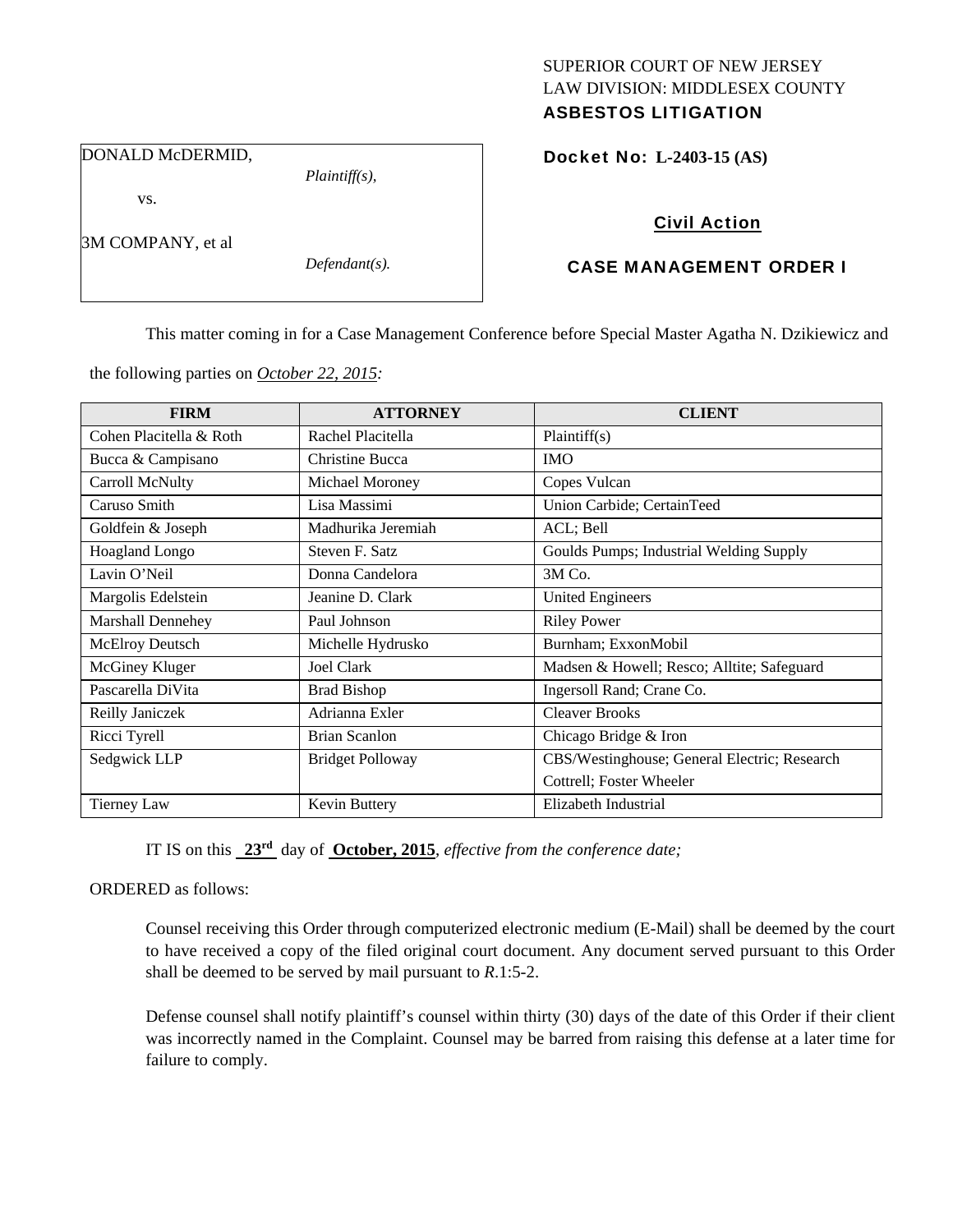## **DISCOVERY**

| November 20, 2015 | Plaintiff shall serve answers to standard interrogatories, provide the information required by<br>paragraph VII.B.1.a. of the General Order, and shall advise defendants whether the plaintiff<br>is available for deposition and, if not, the reasons therefore by this date. |
|-------------------|--------------------------------------------------------------------------------------------------------------------------------------------------------------------------------------------------------------------------------------------------------------------------------|
| November 20, 2015 | Plaintiff shall serve answers to wrongful death interrogatories by this date.                                                                                                                                                                                                  |
| December 4, 2015  | Defendants shall serve answers to standard interrogatories by this date.                                                                                                                                                                                                       |
| December 18, 2015 | Plaintiff shall propound supplemental interrogatories and document requests by this date.                                                                                                                                                                                      |
| January 19, 2016  | Defendants shall serve answers to supplemental interrogatories and document requests by<br>this date.                                                                                                                                                                          |
| December 18, 2015 | Defendants shall propound supplemental interrogatories and document requests by this date.                                                                                                                                                                                     |
| January 19, 2016  | Plaintiff shall serve answers to supplemental interrogatories and document requests by this<br>date.                                                                                                                                                                           |
| February 29, 2016 | Fact discovery, including depositions, shall be completed by this date. Plaintiff's counsel<br>shall contact the Special Master within one week of this deadline if all fact discovery is not<br>completed.                                                                    |
| March 31, 2016    | Depositions of corporate representatives shall be completed by this date.                                                                                                                                                                                                      |

#### **EARLY SETTLEMENT**

June 3, 2016 Settlement demands shall be served on all counsel and the Special Master by this date.

#### **SUMMARY JUDGMENT MOTION PRACTICE**

| April 15, 2016 | Plaintiff's counsel shall advise, in writing, of intent not to oppose motions by this date. |
|----------------|---------------------------------------------------------------------------------------------|
| April 29, 2016 | Summary judgment motions shall be filed no later than this date.                            |
| May 27, 2016   | Last return date for summary judgment motions.                                              |

#### **MEDICAL DEFENSE**

- November 20, 2015 Plaintiff shall serve executed medical authorizations (along with answers to interrogatories) by this date.
- November 20, 2015 Plaintiff shall serve a diagnostic medical report and any medical records in plaintiff's possession by this date.
- March 1, 2016 Plaintiff shall serve medical expert reports by this date.
- June 13, 2016 Defendants shall identify its medical experts and serve medical reports, if any, by this date. **In addition, defendants shall notify plaintiff's counsel (as well as all counsel of record) of a joinder in an expert medical defense by this date.**

\_\_\_\_\_\_\_\_\_\_\_\_\_\_\_\_\_\_\_\_\_\_\_\_\_\_\_\_\_\_\_\_\_\_\_\_\_\_\_\_\_\_\_\_\_\_\_\_\_\_\_\_\_\_\_\_\_\_\_\_\_\_\_\_\_\_\_\_\_\_\_\_\_\_\_\_\_\_\_\_\_\_\_\_\_\_\_\_\_\_\_\_\_\_\_\_\_\_\_\_\_\_\_\_\_\_\_\_\_\_